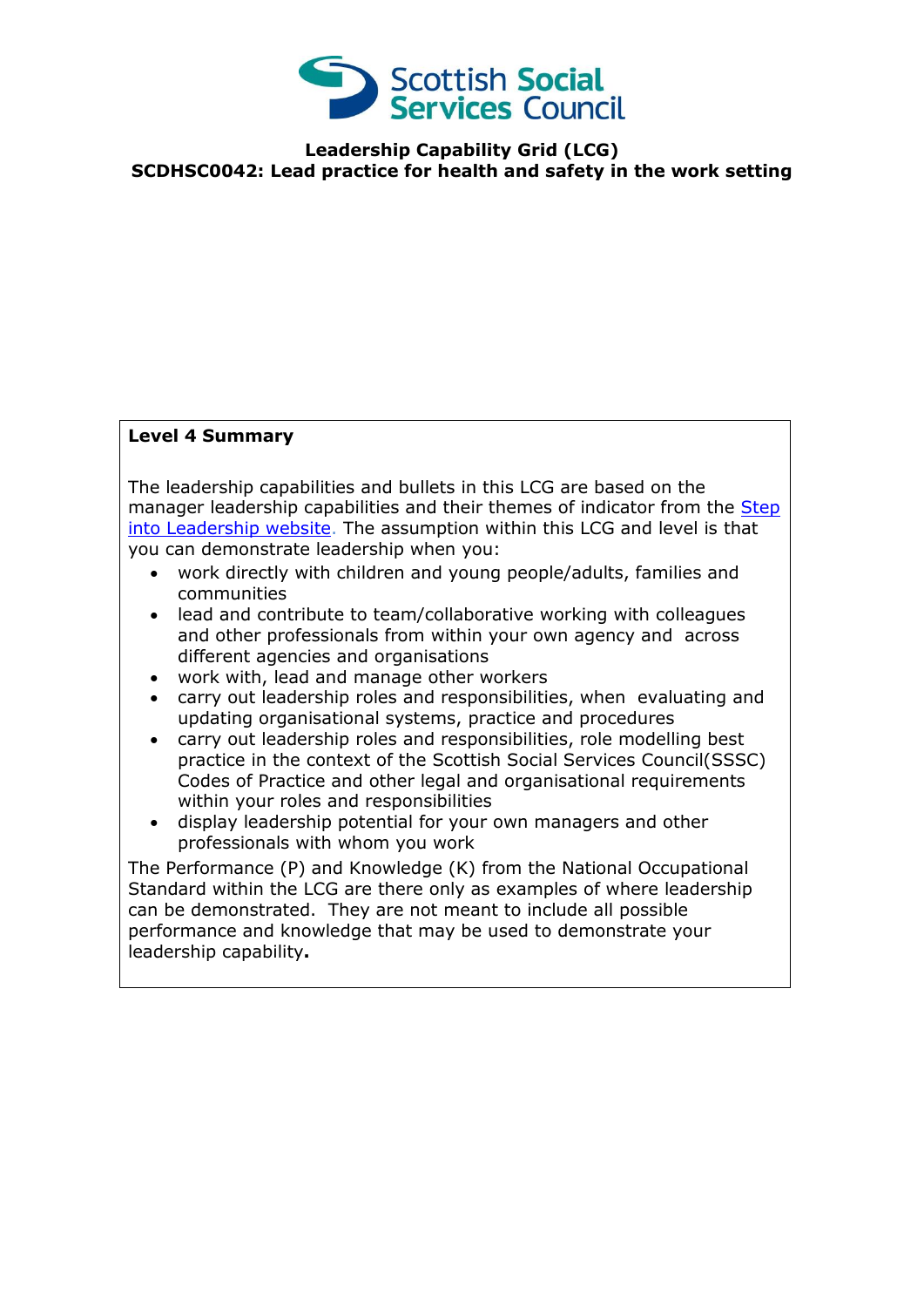

## **Leadership Capability Grid (LCG) SCDHSC0042: Lead practice for health and safety in the work setting**

| Leadership<br>capabilities                 | When leading health and safety practice you can demonstrate<br>leadership capabilities by:                                                                                                                                                                                       |
|--------------------------------------------|----------------------------------------------------------------------------------------------------------------------------------------------------------------------------------------------------------------------------------------------------------------------------------|
| <b>Vision</b>                              | Providing a vision for those with whom you work and your organisation<br>when you:                                                                                                                                                                                               |
|                                            | See how best to make a difference when implementing and reviewing<br>health and safety practice (P1-3,17-20, 25, 27; K1-5, 11, 16, 24-25,<br>$35-39)$                                                                                                                            |
|                                            | Communicate and promote ownership of the vision when seeking extra<br>support $(P4,6, 28; K20)$ , working with others $(P28)$ and recording and<br>reporting (P 27-37, 43, 46; K 43-46)                                                                                          |
|                                            | Promote public service ethos through active participation and<br>personalisation (P1, 2, 7, 8, 11, 13, 14, 15, 20-26, K 1-5, 11, 13-19;<br>28, 30), when working others and when recording and reporting (P 27-<br>37)                                                           |
|                                            | • Thinking and planning strategically using knowledge and practice of<br>organisational, local and national policies and procedures to ensure<br>health and safe practice (P26, 27, 32, 37; K6, 8-9, 26-27, 32-34)                                                               |
| Self-                                      | Displaying self-leadership when you:                                                                                                                                                                                                                                             |
| leadership                                 | • Demonstrate and adapt leadership and management in response to<br>changing needs and preferences (P5,16, 20,35-36; K23) and                                                                                                                                                    |
|                                            | overcoming barriers (P20)<br>Improve own leadership by seeking development and feedback<br>(P4, 6, 36; K20, 23)                                                                                                                                                                  |
|                                            | Enabling intelligent risk taking when communicating with difficult,<br>complex and sensitive issues ( $P21-26$ ; K15, 40-41) and protecting<br>yourself (K31)                                                                                                                    |
|                                            | • Demonstrate and promote resilience when adapting practice and<br>overcoming barriers (P5,16,18,20,35-36; K3, 4, 19, 30)<br>• Challenge discrimination and oppression (P20; K 1, 4)                                                                                             |
| <b>Motivating</b>                          | Motivating and inspiring others when you:                                                                                                                                                                                                                                        |
| and inspiring                              | • Inspire people by personal example ( $P10$ , 28; K14-20)<br>Recognise and value the contribution of others ( $P4,6,36$ ; K 9-10, 20)<br>$\bullet$<br>• Support the creation of a learning and performance culture ( $P4, 6, 8$ ,<br>18, 20, 23, 25, 27-28, 31; K16-20, 23; 39) |
| <b>Empowering</b>                          | Empowering people when you:                                                                                                                                                                                                                                                      |
|                                            | Enable leadership at all levels (P1, 2, 4, 6-7, 20, 21, 25, 27, 31; K8-9;                                                                                                                                                                                                        |
|                                            | $16-20)$<br>Driving a knowledge and management culture by seeking and providing<br>information to enable understanding ( $P4$ , 6, 8, 25, 31, 33-36; K16-20,                                                                                                                     |
|                                            | 23; 39)<br>Promote professional autonomy (P1-3,17-20, 25, 27; K16-20, 23-25)<br>Involve people in development and improvement (P20; K16-20)                                                                                                                                      |
| <b>Collaborating</b><br>and<br>influencing | Collaborating and influencing when you:<br>Lead partnership working (P4,6, 28; K11, 14-20)<br>Influence people (P20, 28, 33-36; K11, 14-20)                                                                                                                                      |